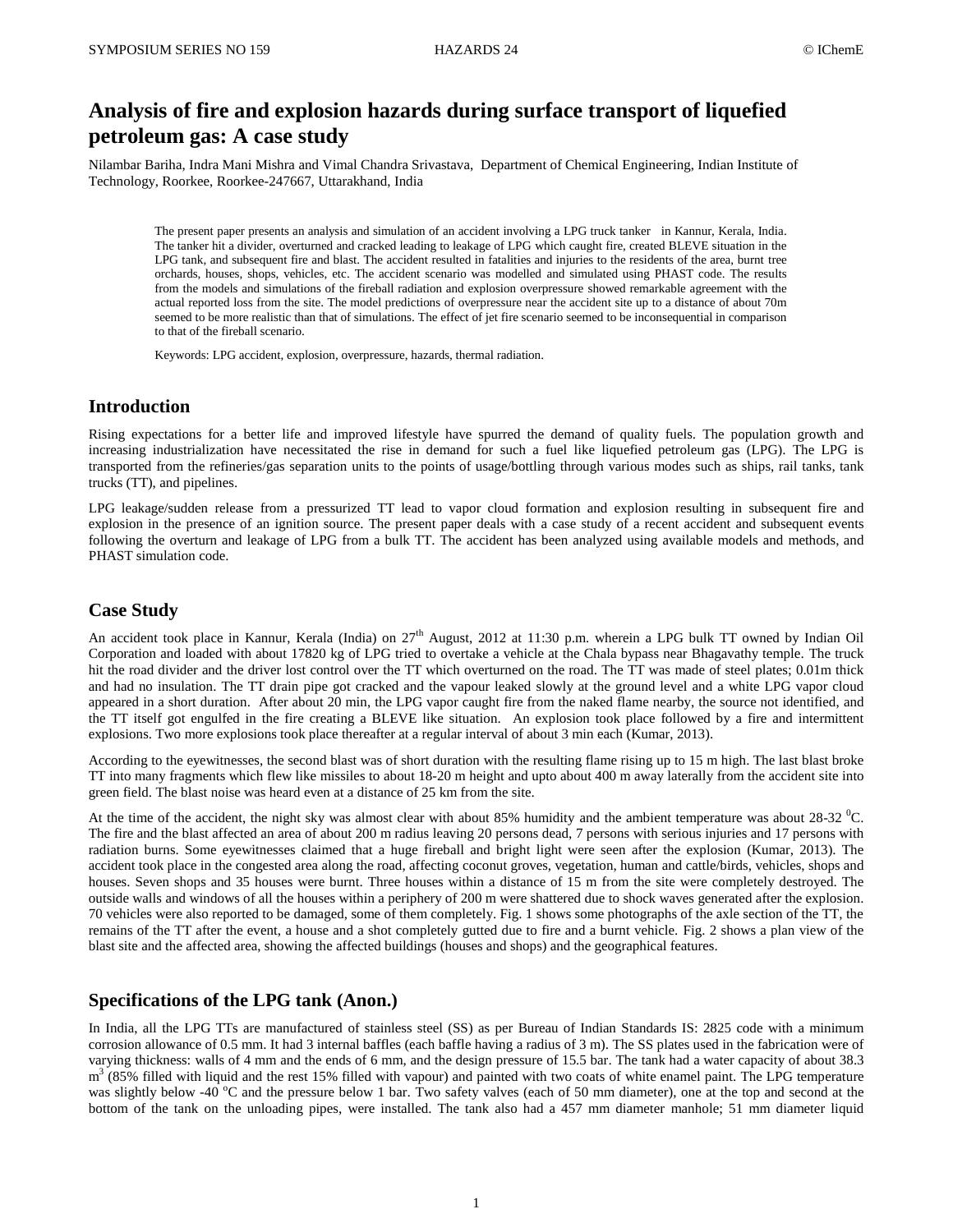inlet/outlet; 48 mm diameter vapor line connection; 48 mm drain; 48 mm diameter connection pressure gauge; 25 mm rotogauge and 6.25 mm fixed level gauge.

## **Results of model equations and PHAST simulation**

The LPG TT explosion generates a large amount of thermal radiation, overpressure resulting in shock waves and missile fragments of the tank. Considering the initial mass of LPG contained in the tank, the fireball is considered to have had 16000 kg of LPG at the ambient pressure with a vapor fraction of 0.25. These values were taken as input parameters to the PHAST code along with the following empirical equations (CCPS, 1994; Casal et al., 2001), which were used to calculate the maximum diameter, time duration and the height of the fireball.

$$
D_m = 6.48M^{0.325} \tag{1}
$$

$$
t_m = 0.852M^{0.26} \tag{2}
$$

$$
H = 0.75D_m \tag{3}
$$

Where,  $D_m$  is the maximum diameter of the fireball (m),  $t_m$  the maximum time of formation of the fireball (s), M the mass of LPG

 $(kg)$  and  $H$  the height of the fireball (m).

The simulations of PHAST were made with the following assumptions: The LPG was considered to be pure propane at 1 bar pressure and saturated liquid. The total flammable mass was taken as 16000 kg. The leakage of LPG occurred from the rupture of the tank drain pipeline. The TNT equivalency method was used to calculate the effect of explosion with an efficiency of 10 % (Crowl and Louvar, 2002). The leakage and explosion are assumed to have taken place at the ground level with the outdoor release and a partial degree of confinement was to simulate the actual ground situation, reflecting the presence of obstacles, such as trees, walls, houses, vehicles, shops, etc., land depressions along the highway and the canal nearby. The partial confinement increases the overpressure generation and accelerates the flame front. The simulations for radiating heat were performed by considering a fireball scenario (catastrophic rupture) and jet fire scenario (drain line rupture). The atmospheric stability was considered to be the worst (i.e. night time F class stability with a wind speed of 1.5 m/s). The API method was used for the jet fire calculations.

The calculated values of the fireball parameters and the simulated values from the PHAST code are given in Table 1.

### **Estimation of thermal effects**

The thermal radiation is calculated by surface emitted heat flux from fireball with the radiation fraction. Roberts (1981) suggested a radiation fraction of 0.25-0.4 of the heat of combustion of fuel:

$$
E = \frac{F_r M \Delta H_c}{\pi D_m^2 t_m} \tag{4}
$$

Where E is the surface heat flux (kW/m<sup>2</sup>), M is the flammable mass (kg),  $\Delta H_c$  is the heat of combustion (kJ/mol), and  $F_r$  is the heat radiated fraction. During the formation of the fireball, the incident thermal radiation on the target can be estimated using the atmospheric transmissivity. Since the thermal radiation is scattered and is absorbed by the atmosphere, the effects of radiation are reduced as (TNO, 2005):

$$
\tau = 2.02(P_w l)^{-0.09} \tag{5}
$$

$$
l = (H_b^2 + x^2)^{0.5} - (0.5D_m)
$$
 (6)

$$
Q_r = \tau E F_{21} \tag{7}
$$

Where,  $l$  is the path length from the flame surface to the target, and  $x$  is the distance of target from events.

The calculations for jet fires were made by assuming that the LPG was released from a hole formed in the pipe beneath the TT. Four hole sizes, namely 0.01 m, 0.02 m, 0.03 m and 0.05 m, were used, as per (EGIG, 2001). The results are shown in Table 2. It is seen that the affected distance and the area depend on the hole size and the thermal radiation flux, whereas the flame length is a function of the hole diameter only. It may be seen that the radiation flux decreases with an increase in the distance. Thus, the larger the affected area and the distance from the site, the lower has been the effect of the radiation heat flux. The affected distance and the area, as also the flame length increase with an increase in the hole size. Thus, the maximum affected distance at the radiation level of  $5 \text{ kW/m}^2$  is about 111 m for the hole size of 0.05 m as against a distance of 27.75 m for a hole size of 0.01m. The flame length is also 75.2 m for a hole size of 0.05 m as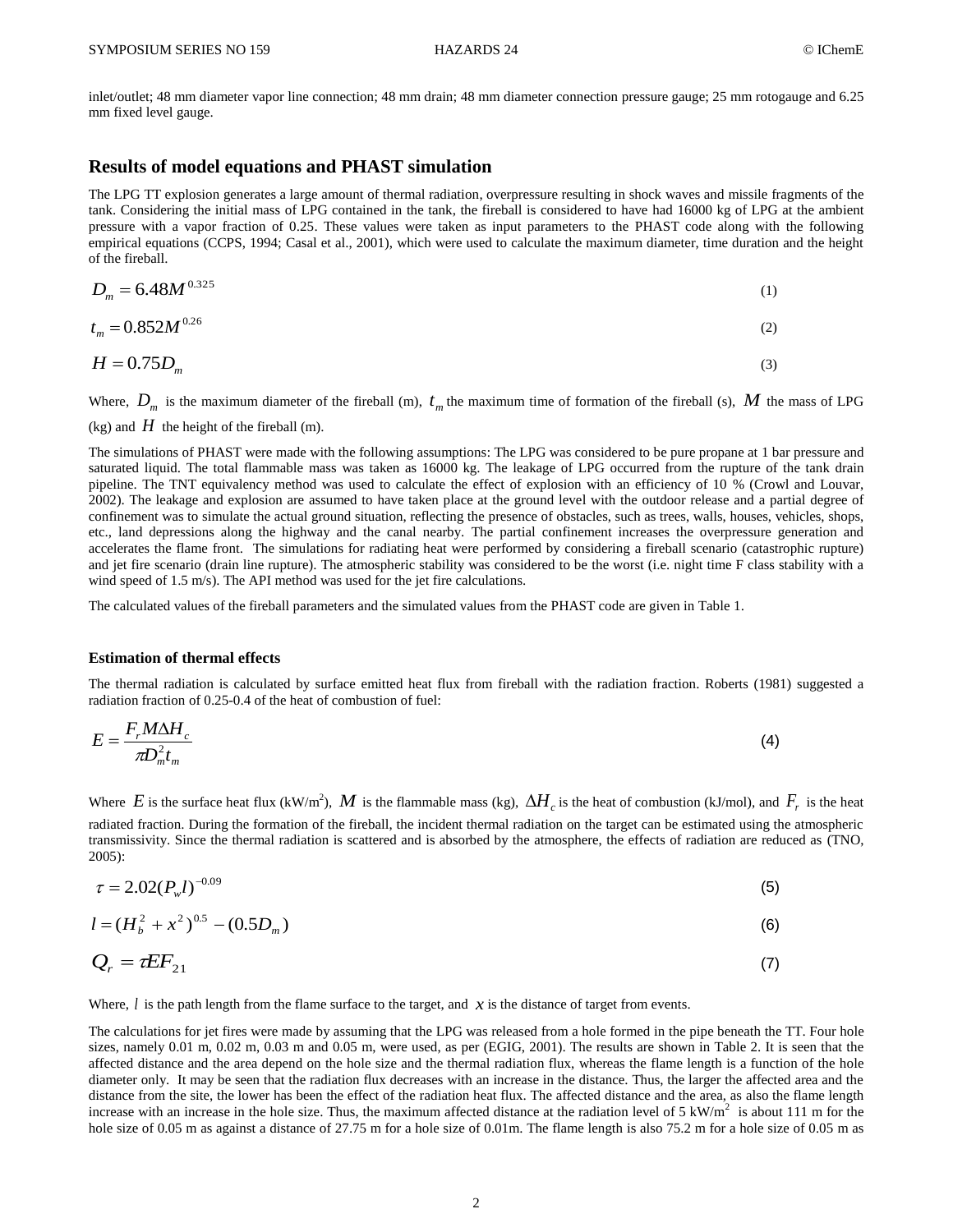against the flame length of 12.85 m for the hole size of 0.01m.Larger the flame length, the larger will be the area affected with a larger heat flux.

Fig. 3 shows the simulated radiation heat flux in the downwind distance because of jet fire and the fireballs, and also the blast overpressure due to deflagration. An exposure of 30 s for the radiation of 15 kW/m<sup>2</sup> is sufficient to cause  $3<sup>rd</sup>$  degree burns. For fatalities, generally a radiation level flux of 5-10 kW/m<sup>2</sup> is used. It has been reported that 12 people died because of severe burns in an area within 100 m radius around the accident site. Six persons received extensive burns (70-100% total body surface area burns) at a distance of about 150-200 m from the site. It is seen that the jet fire radiation of 20  $kW/m<sup>2</sup>$  affects an area of about 40 m radius around the accident site. However, the fireball radiation level of 20 kW/m<sup>2</sup> affects upto an area of about 200 m radius.

### **Estimation of overpressure effects**

The overpressure of LPG explosion is calculated by TNT equivalency method which is based on the equivalent mass of tri-nitrotoluene,  $m_{TNT}$ . It can be estimated by using the following equation (Crowl and Louvar, 2002):

$$
m_{TNT} = \frac{\eta m \Delta H_c}{\Delta H_{TNT}}\tag{8}
$$

Where,  $m_{TNT}$  is the equivalent mass of TNT (kg),  $\eta$  the explosion efficiency,  $m$  the mass of LPG (kg),  $\Delta H_c$  the energy of explosion/combustion of LPG (kJ/kg),  $\Delta H_{\rm\scriptscriptstyle TNT}$  the energy of explosion of TNT (kJ/kg). Using the equivalent mass of TNT, a scaled distance,  $z_e$  (m/kg<sup>1/3</sup>) is estimated which relates the target distance, r, from the ground-zero point of the explosion as (CCPS, 1994; Crowl and Louvar, 2002):

$$
z_e = \frac{r}{\left(m_{TNT}\right)^{1/3}}\tag{9}
$$

The overpressure can be calculated from the empirical equation (CCPS, 1994; Crowl and Louvar, 2002):  
\n
$$
\frac{p_0}{p_a} = \frac{1616 \left[1 + \left(\frac{z_e}{4.5}\right)^2\right]}{\sqrt{1 + \left(\frac{z_e}{0.048}\right)^2 \sqrt{1 + \left(\frac{z_e}{0.32}\right)^2 \sqrt{1 + \left(\frac{z_e}{1.35}\right)^2}}}}
$$
\n(10)

Where,  $p_0$  is the peak side-on overpressure because of explosion (bar), and  $p_a$  the ambient pressure.

The effect of overpressure on people and property can be estimated by using the probit correlations (Eisenberg, 1975; Lees, 1994) and the TNT equivalency method and the overpressure magnitude (Clancey, 1972; Glasstone and Dolan, 1977).

The overpressure calculations using TNT equivalency method and the PHAST simulations are given in Table 3. The PHAST simulations give a constant overpressure of 1 bar up to a distance of about 70 m. However, the TNT equivalency method shows very high overpressures near the blast site: more than 4.5 bar overpressure up to a distance of 50 m, and about 0.69 bar at a distance of about 120 m. These calculations show that the blast creates such a high overpressure (0.69 bar) as to kill almost all persons in the radius of 120 m from the blast site, unless they take shelter and refuse in concretized structures/ obstacle (Glasstone and Dolan, 1977).

A blast overpressure of 3.74 - 4.42 bar may result in 99% fatalities (Glasstone and Dolan, 1972). The blast overpressure alone (excluding the effect of wind in its wake) will be sufficient to result in 99% fatalities up to about 25 m radius from the blast site. A thermal dose of 2000 Thermal Dose Units (TDU) $\left[\left(kW/m^2\right)^{4/3} \simeq \right]$  for hydrocarbon industry is taken as  $LD_{50}$  for heat radiation (Rew, 1996). The probit relations given by Eisenberg predict a slightly lower percent fatality at this TDU. At 20 kW/m<sup>2</sup> radiation flux, an exposure time of about 37 s will produce the TDU of 2000 $\left[ \left( \text{kW/m}^2 \right)^{4/3}$ . S  $\right]$ .

The radiation heat flux and the overpressure/peak pressure generated due to blast have synergistic effect on the damage caused to the people and the property in the area around the blast site. Clancey (1972) and Glasstone and Dolan (1972) have given the damage potential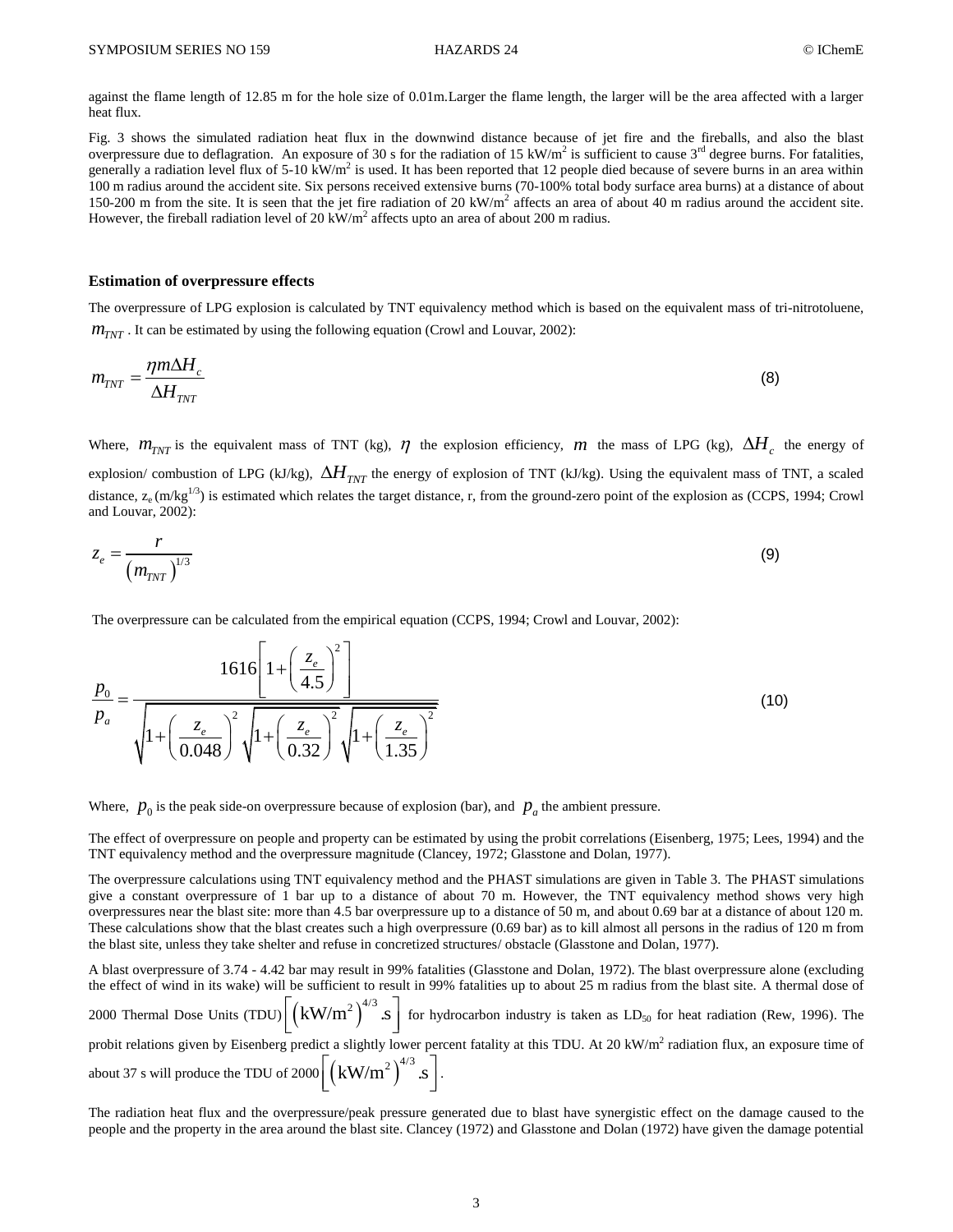of overpressure for common structures and human lives. The calculations and the simulations are found to correlate very well with the reported fatalities and damage to properties in an area up to 200 m from the site.

The BLEVE resulted in the LPG tank broken into several fragments which flew over with high speed. The cabin of the truck was completely destroyed and broke into small fragments. The back part of tank with a length of about 2 m struck a house and damaged it partially. The axle section of the tank and the mechanical frame of the tank were completely distorted. Some part of the LPG tank exhibited the effects of fire. Smaller fragments such as thin plate and the baffles were found strewn around the site. The 1/3<sup>rd</sup> part of the tank was found some 500 m away from the site of the accident and blown up to a height of 15-18 m above the ground.

# **Conclusion**

The model based calculations and PHAST simulations of the actual accident scenario of a LPG tank truck very well correlate the accident damage data reported from the site. The overpressure calculations from the PHAST does not seem to be valid over a distance of about 70m from the blast site and predicts a constant overpressure of 1 bar. The TNT equivalency method gives very realistic results of blast overpressure nearer the blast site in comparison to the results obtained from the PHAST simulations.

The jet fire scenario shows very little impact as compared to that of the fireball radiation and BLEVE generated blast overpressure. The results show an area of about 200 m radius badly affected which corresponds to actual loss of life and property verified from the ground data.

# **References**

- 1. Anon: <http://www.oisd.nic.in/oisd-std-159>
- 2. Casal, J., 2001, Evaluation of the effects and consequences of major accidents in industrial plant. 8: 147-193.
- 3. CCPS, Centre for Chemical Process Safety, 1994, Guidelines for evaluating the characteristics of vapor cloud explosions, flash fires and BLEVEs, AIChE, New York.
- 4. Clancey, V. J., 1972, Diagnostic features of explosion damage. 6th International meeting of forensic Sciences, Edinburgh.
- 5. Crowl, D. A, Louvar, J. F., 2002, Chemical Process Safety: Fundamentals with Applications. Prentice Hall International Series in the Chemical Engineering Sciences, 2nd Ed. New Jersey 07458: 263-269.
- 6. EGIG, 2000, Gas incident data, 5th Report of the European gas pipeline incident data group.
- 7. Eisenberg, N. A., 1975. Vulnerability model. A simulation system for assessing damage resulting from marine spills. Final report SA/A-O 15 245 (US DoT, US coast guard).
- 8. Glasstone, S., Dolan, P. J., 1972, The effects of nuclear weapons. Department of Defense Washington DC, 3rd Ed. Final report, ADA087568.
- 9. <https://law.resource.org/pub/in/bis/S08/is.2825.1969.pdf>(Indian Standard Code, 2825)
- 10. Kumar, P., 2013, Fire disaster following LPG tanker explosion at Chala in Kannur (Kerala, India): August 27, 2012, Burns, 39: pp 1479-1487.
- 11. Less, F. P., 1994, Loss prevention in the process industries. Butterworth-Heinemann.
- 12. Rew, P. J., 1996, LD50 Equivalent for the Effect of Thermal Radiation on Humans, Health and Safety Executive Contract Research Report.
- 13. Robert, A., 1981, Thermal radiation hazards from release of LPG pressurized storage, Fire Safety J, 40: 197-212.
- 14. TNO, 2005, Methods for the calculation of the physical effects due to the releases of hazardous materials (Green Book), The Hague: Dutch Ministry of Housing, Physical Planning and Environment.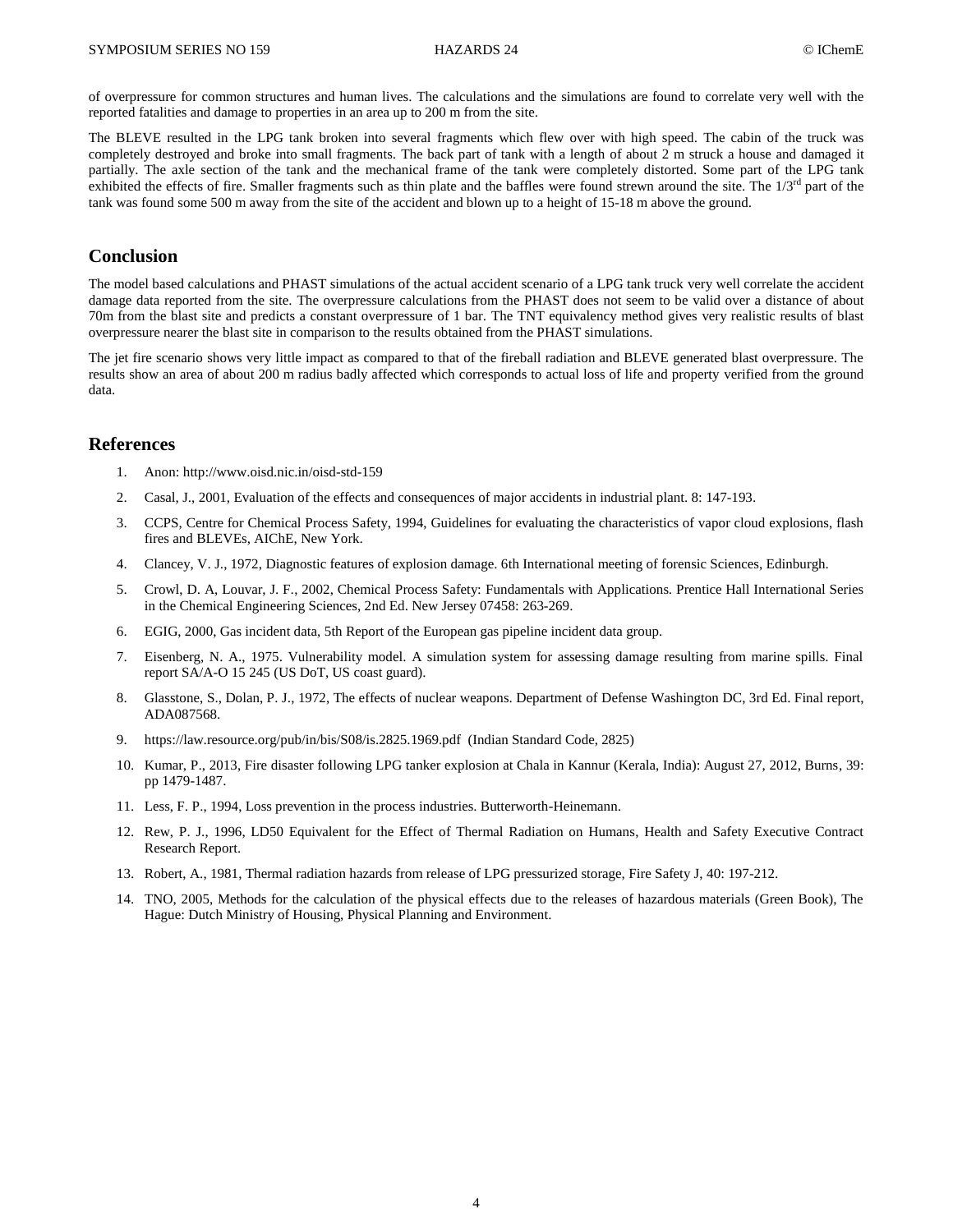| <b>Parameter</b>            | <b>Calculated</b> | <b>Simulated</b> |
|-----------------------------|-------------------|------------------|
|                             | value             | value            |
| Maximum Diameter (m)        | 150.63            | 149.44           |
| Maximum Time duration (s)   | 10.6              | 9.92             |
| Height of fire in BLEVE (m) | 112.97            | 112.08           |

**Table 1. Fireball parameters from the LPG TT accident.**

**Table 2. Jet fire after LPG leakage from LPG TT.**

| <b>Hole Diameter</b> | <b>Thermal radiation</b> | <b>Affected distance</b> | Affected Area $(m2)$ | Flame length (m) |
|----------------------|--------------------------|--------------------------|----------------------|------------------|
| (m)                  | (kW/m <sup>2</sup> )     | (m)                      |                      |                  |
| 0.01                 | 5                        | 27.75                    | 2419.85              | 12.85            |
|                      | 7                        | 25.91                    | 1054.36              |                  |
|                      | 12.5                     | 19.39                    | 590.44               |                  |
|                      | 25                       | 12.41                    | 483.97               |                  |
|                      | 37.5                     | 10.13                    | 322.65               |                  |
| 0.02                 | 5                        | 44.61                    | 6252.06              | 20.62            |
|                      | $\tau$                   | 37.70                    | 4465.76              |                  |
|                      | 12.5                     | 39.90                    | 2500.83              |                  |
|                      | 25                       | 28.21                    | 1250.41              |                  |
|                      | 37.5                     | 23.04                    | 833.61               |                  |
| 0.03                 | 5                        | 94.63                    | 14067.14             | 31.69            |
|                      | 7                        | 79.97                    | 10047.96             |                  |
|                      | 12.5                     | 59.85                    | 5626.86              |                  |
|                      | 25                       | 42.32                    | 2813.43              |                  |
|                      | 37.5                     | 34.55                    | 1875.62              |                  |
| 0.05                 | 5                        | 110.77                   | 16783.53             | 75.21            |
|                      | 10                       | 85.21                    | 13456.36             |                  |
|                      | 12.5                     | 78.61                    | 11682.41             |                  |
|                      | 25                       | 54.29                    | 7266.57              |                  |
|                      | 37.5                     | 37.83                    | 3810.34              |                  |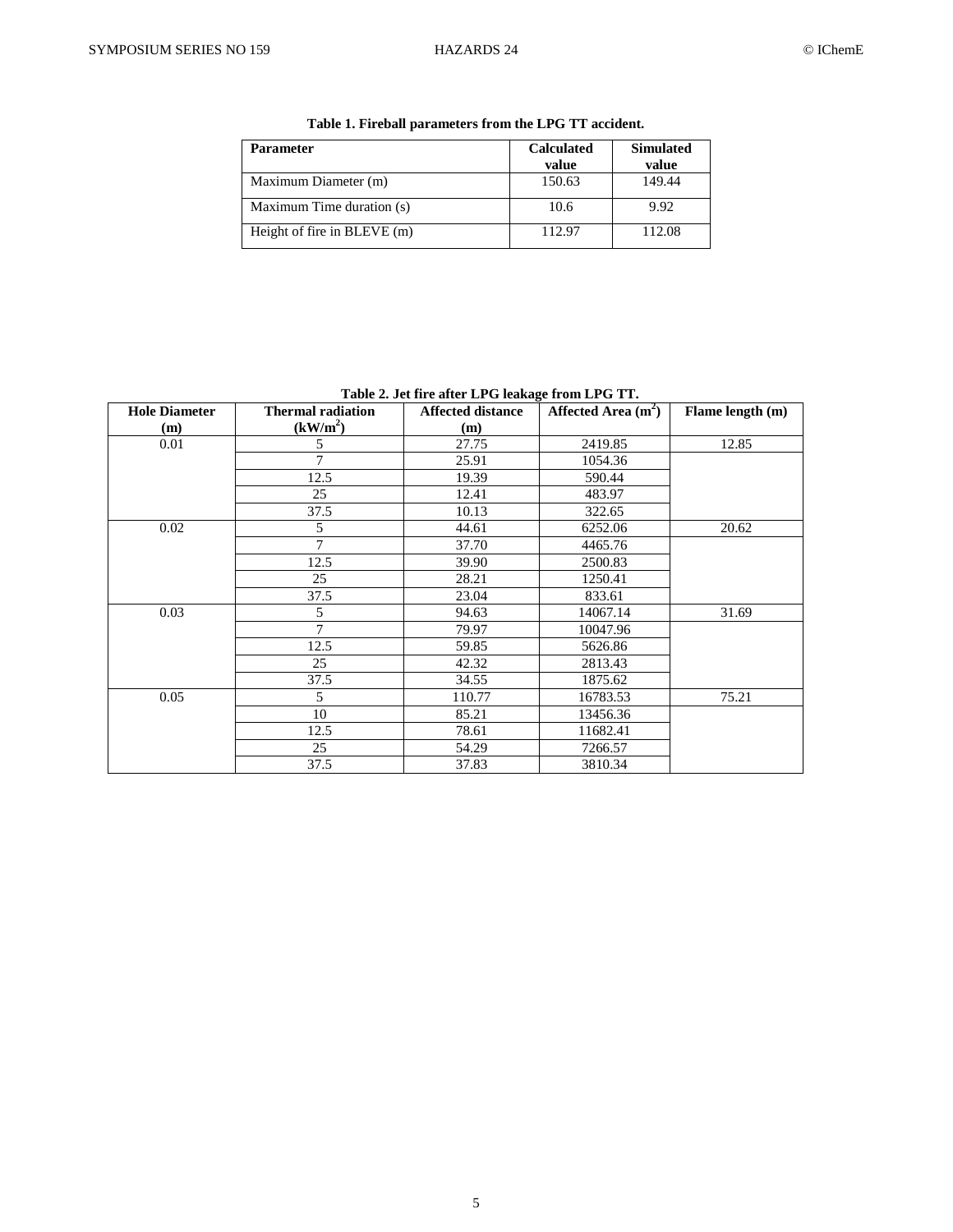| <b>Distance</b> | Overpressure (bar) |                  |  |
|-----------------|--------------------|------------------|--|
| (m)             | <b>Calculated</b>  | <b>Simulated</b> |  |
| 9.79            | 128.50             | 1.00             |  |
| 15.00           | 60.69              | 1.00             |  |
| 19.58           | 36.02              | 1.00             |  |
| 29.58           | 14.96              | 1.00             |  |
| 39.17           | 7.90               | 1.00             |  |
| 48.96           | 4.70               | 1.00             |  |
| 58.75           | 3.08               | 1.00             |  |
| 68.54           | 2.16               | 1.00             |  |
| 78.33           | 1.61               | 0.97             |  |
| 88.13           | 1.24               | 0.78             |  |
| 97.92           | 1.00               | 0.65             |  |
| 107.71          | 0.82               | 0.55             |  |
| 117.50          | 0.70               | 0.47             |  |
| 127.29          | 0.60               | 0.41             |  |
| 137.08          | 0.52               | 0.36             |  |
| 146.87          | 0.47               | 0.33             |  |
| 156.66          | 0.42               | 0.29             |  |
| 166.46          | 0.38               | 0.26             |  |
| 176.25          | 0.35               | 0.24             |  |
| 186.04          | 0.32               | 0.22             |  |
| 200.00          | 0.28               | 0.20             |  |
| 250.00          | 0.21               | 0.14             |  |

# **Table 3. Calculated the overpressure generated by TNT model.**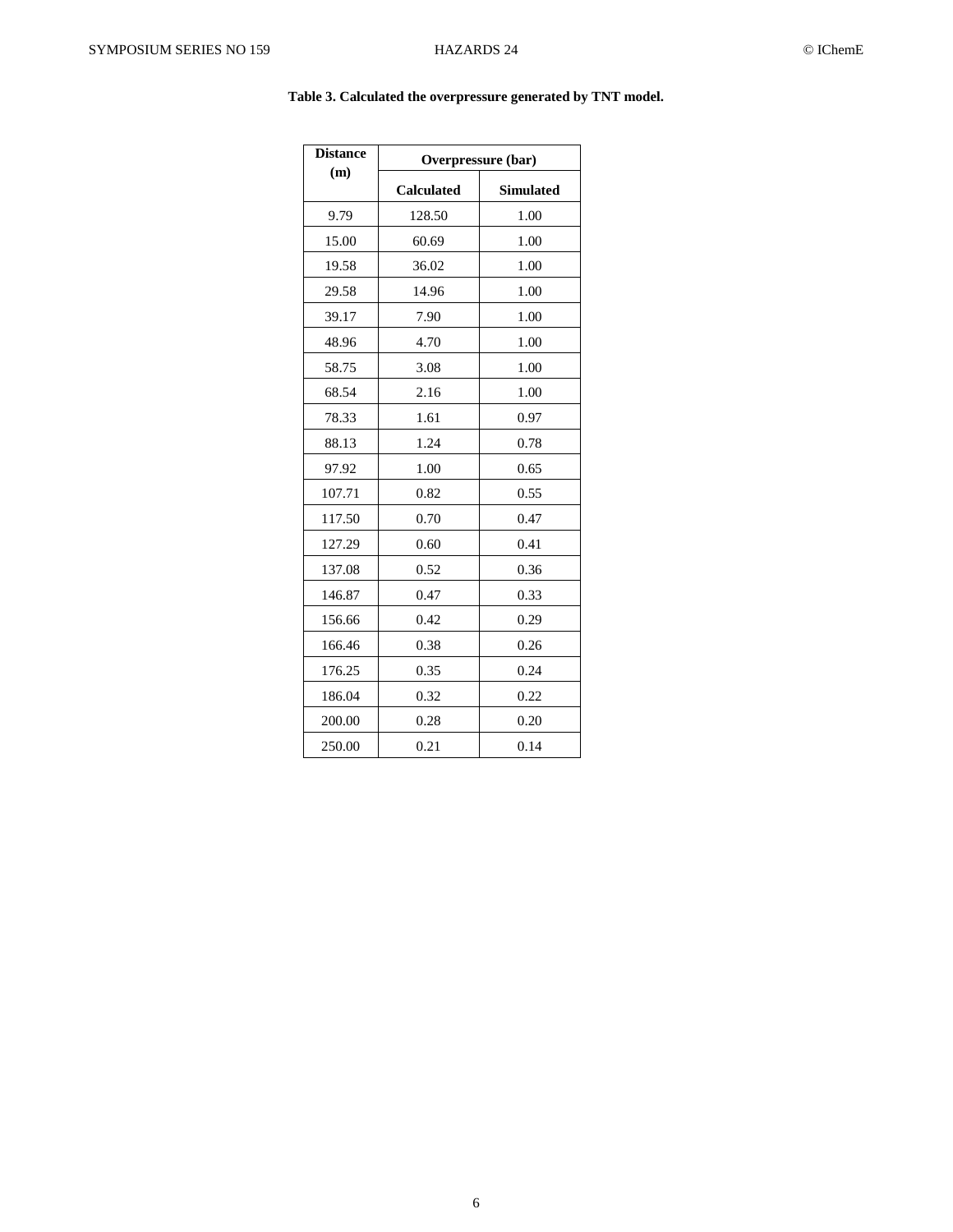# **Figures**













(e)

**Figure 1. Photographs showing (a) the burning axel section of the TT (b) the remains of the TT after the event (c) a completely destroyed house and (d) a shop, (e) a completely burnt three wheeler auto.**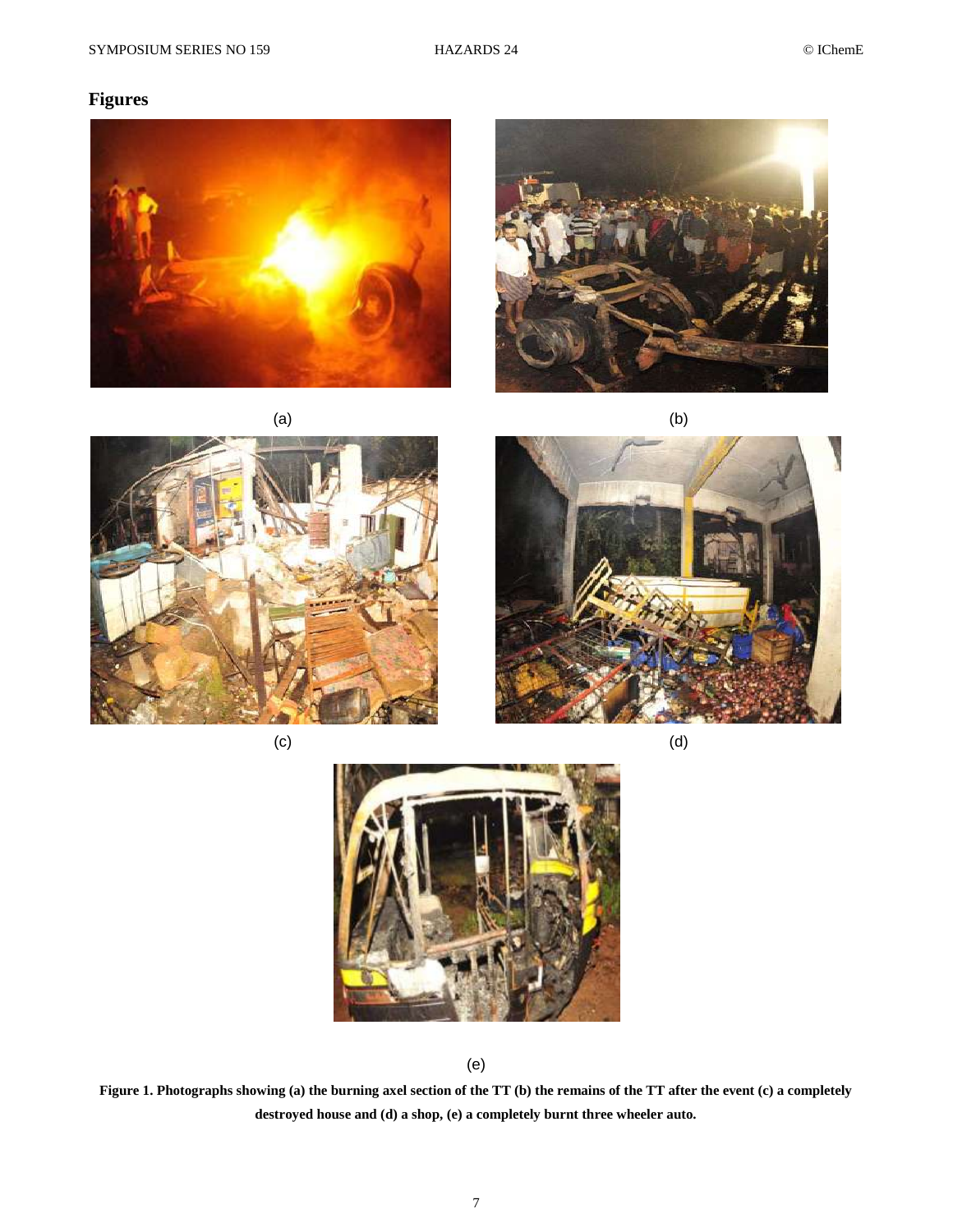

**Figure 2. A Arial view of the blast site in (Kannur, LPG accident) and the affected area.**